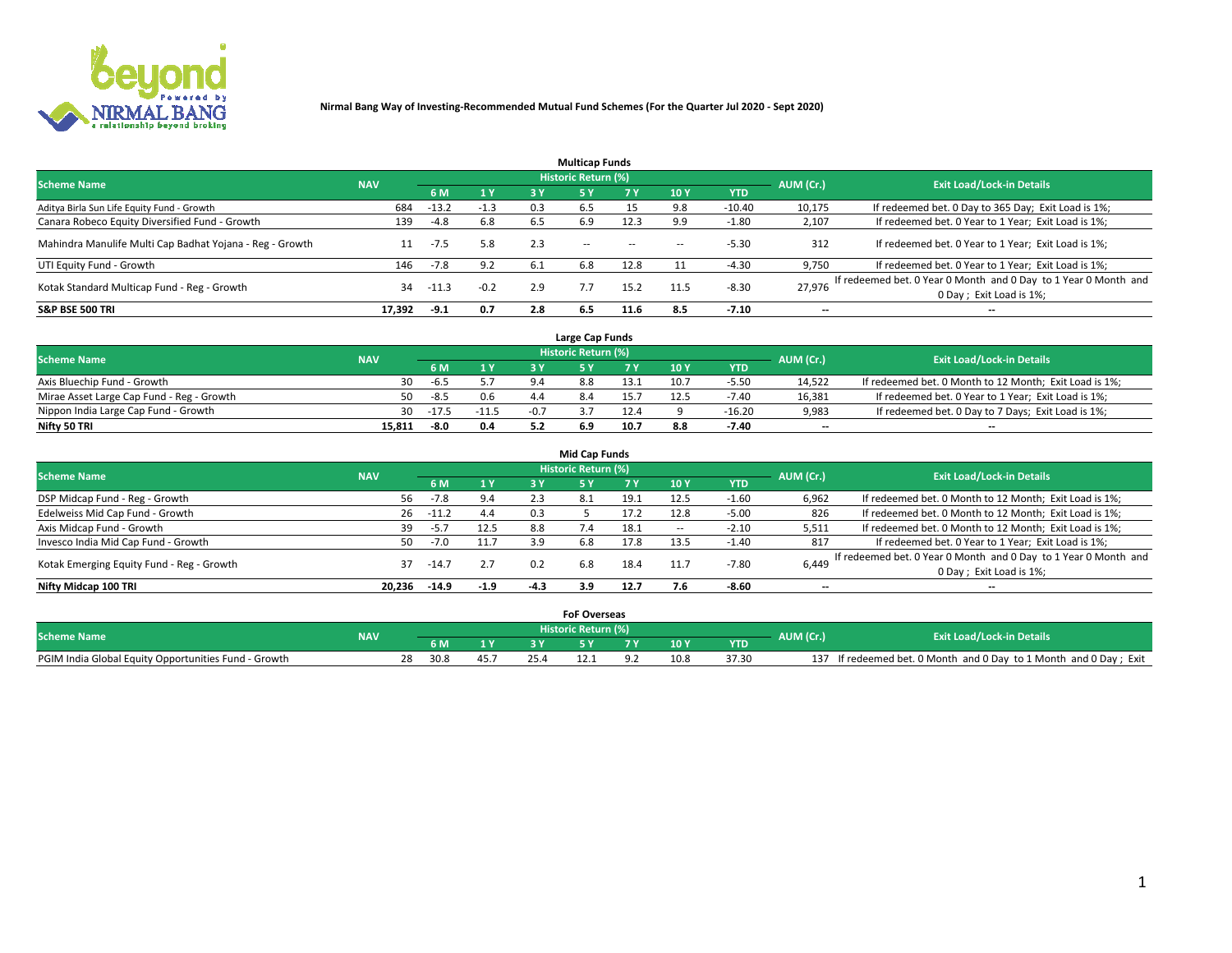

| Large & Midcap                                   |            |         |        |     |                            |      |      |          |                          |                                                      |  |  |  |
|--------------------------------------------------|------------|---------|--------|-----|----------------------------|------|------|----------|--------------------------|------------------------------------------------------|--|--|--|
| <b>Scheme Name</b>                               | <b>NAV</b> |         |        |     | <b>Historic Return (%)</b> |      |      |          | AUM (Cr.)                | <b>Exit Load/Lock-in Details</b>                     |  |  |  |
|                                                  |            | 6 M     | 1 Y    | 3 Y |                            | 7 V  | 10Y  | YTD      |                          |                                                      |  |  |  |
| Mirae Asset Emerging Bluechip Fund - Growth      | 55         | $-7.4$  | 7.3    |     |                            | 23.5 | 18.3 | -4.30    | 9,834                    | If redeemed bet. 0 Year to 1 Year; Exit Load is 1%;  |  |  |  |
| Canara Robeco Emerging Equities - Growth         | 94         |         | 6.7    |     | 8.6                        | 21.8 | 15.4 | $-2.70$  | 5,162                    | If redeemed bet. 0 Year to 1 Year; Exit Load is 1%;  |  |  |  |
| Principal Emerging Bluechip Fund - Growth        | 102        | $-9.3$  | 5.7    |     |                            | 18.6 | 12.6 | $-5.20$  | 1,918                    | If redeemed bet. 0 Day to 365 Days; Exit Load is 1%; |  |  |  |
| Invesco India Growth Opportunities Fund - Growth | 33         | $-10.6$ | 3.2    | 3.8 | 6.5                        |      | 10.5 | $-8.00$  | 2,498                    | If redeemed bet. 0 Year to 1 Year; Exit Load is 1%;  |  |  |  |
| Sundaram Large and Mid Cap Fund - Reg - Growth   | 32         | $-15.8$ | $-1.6$ |     | 6.4                        | 13.5 | 8.7  | $-12.60$ | 1,113                    | If redeemed bet. 0 Day to 365 Days; Exit Load is 1%; |  |  |  |
| NIFTY Large Midcap 250 TRI                       | 6.915      | $-10.2$ | 1.5    |     | 6.9                        | 13.6 | 0 A  | $-6.80$  | $\overline{\phantom{a}}$ | $- -$                                                |  |  |  |

|                                                     |            |         |     |     | <b>Focused Funds</b> |      |        |            |                          |                                                        |
|-----------------------------------------------------|------------|---------|-----|-----|----------------------|------|--------|------------|--------------------------|--------------------------------------------------------|
| <b>Scheme Name</b>                                  | <b>NAV</b> |         |     |     | Historic Return (%)  |      |        |            | AUM (Cr.)                | <b>Exit Load/Lock-in Details</b>                       |
|                                                     |            | 6 M     | 1 Y |     |                      |      | 10 Y   | <b>YTD</b> |                          |                                                        |
| Axis Focused 25 Fund - Growth                       | 28         | $-9.9$  |     |     |                      | 13.6 | $\sim$ | $-8.30$    | 10.399                   | If redeemed bet. 0 Month to 12 Month; Exit Load is 1%; |
| ICICI Prudential Focused Equity Fund - Ret - Growth | 30         | 0.0     |     |     |                      | 10.6 |        | 3.30       | 681                      | If redeemed bet. 0 Year to 1 Year; Exit Load is 1%;    |
| SBI Focused Equity Fund - Growth                    | 142        | $-11.0$ | 1.4 | 6.4 |                      |      |        | $-7.70$    | 8,962                    | If redeemed bet. 0 Year to 1 Year; Exit Load is 1%;    |
| <b>S&amp;P BSE 500 TRI</b>                          | 17.392     | -9.1    | 0.7 |     |                      | 11.6 |        | $-7.10$    | $\overline{\phantom{a}}$ | $- -$                                                  |

| <b>Small Cap Funds</b>       |            |         |         |                     |      |      |                 |            |           |                                                     |  |  |  |
|------------------------------|------------|---------|---------|---------------------|------|------|-----------------|------------|-----------|-----------------------------------------------------|--|--|--|
| <b>Scheme Name</b>           | <b>NAV</b> |         |         | Historic Return (%) |      |      |                 |            | AUM (Cr.) | <b>Exit Load/Lock-in Details</b>                    |  |  |  |
|                              |            | 6 M     | 1 Y     |                     |      |      | 10 <sub>Y</sub> | <b>YTD</b> |           |                                                     |  |  |  |
| HDFC Small Cap Fund - Growth |            | $-18.4$ | $-15.1$ | -4                  | 4.6  | 11.8 |                 | $-13.40$   | 7,511     | If redeemed bet. 0 Year to 1 Year; Exit Load is 1%; |  |  |  |
| SBI Small Cap Fund - Growth  | 52         | -9.8    |         | 2 Q                 |      | 22.4 | 16.6            | $-3.60$    | 3,917     | If redeemed bet. 0 Year to 1 Year; Exit Load is 1%; |  |  |  |
| Nifty Smallcap 100 TRI       | 6.166      | -20.9   | $-11.4$ | $-12.9$             | -1.4 | 9.6  |                 | $-13.90$   | $-$       | $- -$                                               |  |  |  |

| ELSS Schemes (Tax Saving u/s 80-C)           |            |         |     |                            |                |        |        |            |           |                                  |  |  |  |  |
|----------------------------------------------|------------|---------|-----|----------------------------|----------------|--------|--------|------------|-----------|----------------------------------|--|--|--|--|
| <b>Scheme Name</b>                           | <b>NAV</b> |         |     | <b>Historic Return (%)</b> |                |        |        |            | AUM (Cr.) | <b>Exit Load/Lock-in Details</b> |  |  |  |  |
|                                              |            | 6 M     |     |                            |                | 7 Y    | 10 Y   | <b>YTD</b> |           |                                  |  |  |  |  |
| Aditya Birla Sun Life Tax Relief 96 - Growth |            | $-7.5$  | 4.9 |                            |                | 15.2   | 10.1   | $-5.20$    | 10,101    | Nil                              |  |  |  |  |
| Axis Long Term Equity Fund - Growth          | 45         | $-11.5$ |     | 5.4                        | $^{\prime}$ .3 | 16.7   | 14.3   | $-9.70$    | 20,292    | Nil                              |  |  |  |  |
| Canara Robeco Equity Tax Saver Fund - Growth | 68         | $-1.8$  | 8.5 |                            |                | 13.2   | 10.4   | 0.0        | 992       | Nil                              |  |  |  |  |
| Invesco India Tax Plan - Growth              |            | $-6.4$  | 6.2 |                            | 6.8            | 15.2   | 11.7   | $-4.00$    | 997       | Nil                              |  |  |  |  |
| Mirae Asset Tax Saver Fund - Reg - Growth    | 18         | $-8.0$  | 3.8 | 5.8                        | $\sim$ $-$     | $\sim$ | $\sim$ | $-5.50$    | 3,538     | Nil                              |  |  |  |  |
| S&P BSE 200 TRI                              | 5,654      | $-8.5$  | 1.2 | 3.9                        | 6.9            | 11.6   | 8.8    | $-7.00$    | --        | $- -$                            |  |  |  |  |

# 2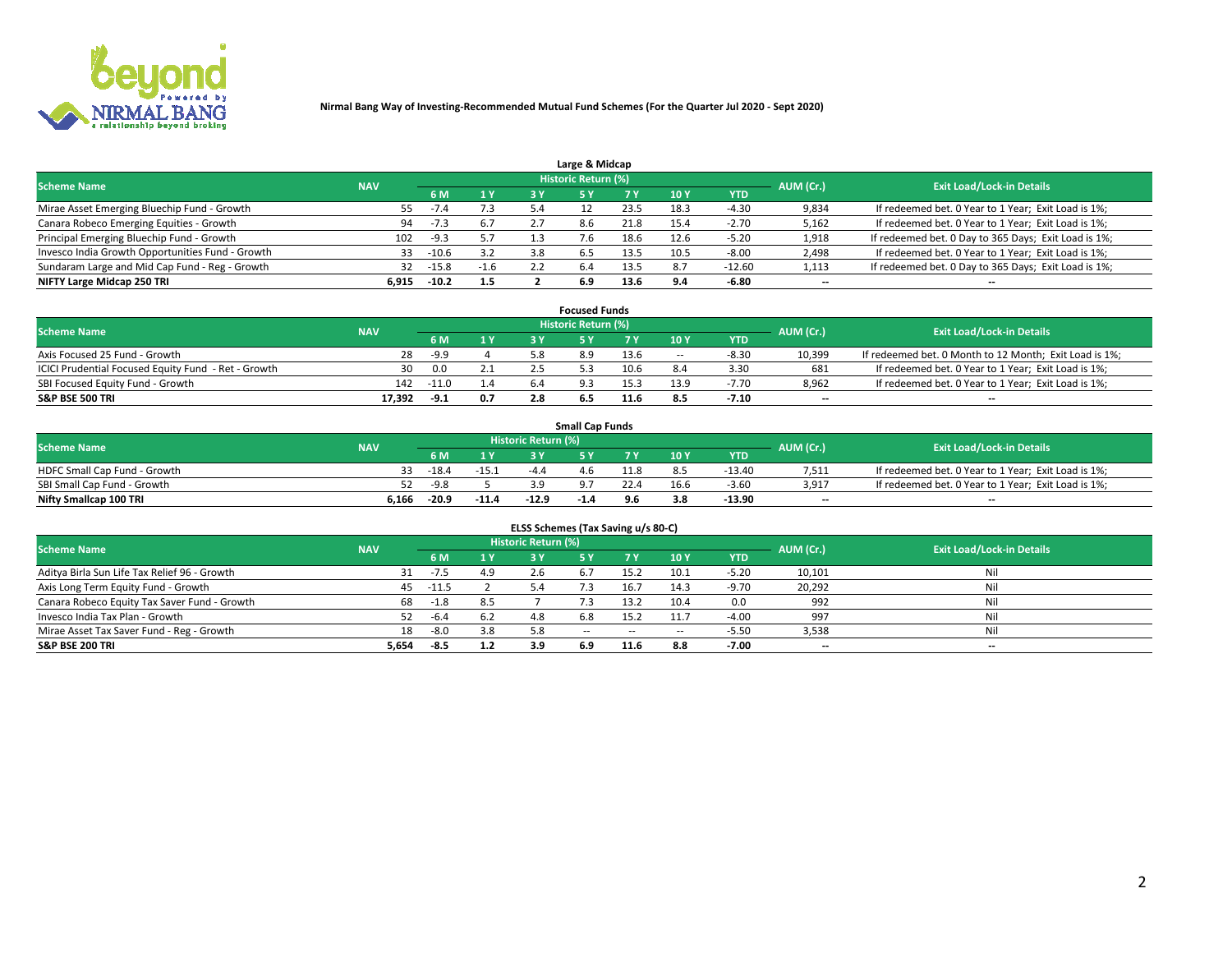

| <b>Solution Oriented</b>                               |            |            |     |                            |     |      |                          |            |                          |                                                                             |  |  |  |  |
|--------------------------------------------------------|------------|------------|-----|----------------------------|-----|------|--------------------------|------------|--------------------------|-----------------------------------------------------------------------------|--|--|--|--|
| <b>Scheme Name</b>                                     | <b>NAV</b> |            |     | <b>Historic Return (%)</b> |     |      |                          |            | AUM (Cr.)                | <b>Exit Load/Lock-in Details</b>                                            |  |  |  |  |
|                                                        |            | <b>6 M</b> | 1 Y | 73 V                       |     |      | 10Y                      | <b>YTD</b> |                          |                                                                             |  |  |  |  |
|                                                        |            |            |     |                            |     |      |                          |            |                          | If redeemed bet. 0 Year to 1 Year; Exit Load is 3%; If redeemed bet.        |  |  |  |  |
| <b>HDFC Childrens Gift Fund</b>                        | 122        | $-4.7$     | 3.3 | 3.6                        |     | 13.4 | 12.2                     | $-2.40$    |                          | 3,022 1 Year to 2 Year; Exit Load is 2%; If redeemed bet. 2 Year to 3 Year; |  |  |  |  |
|                                                        |            |            |     |                            |     |      |                          |            |                          | Exit Load is 1%:                                                            |  |  |  |  |
| Tata Retirement Savings Fund - Moderate Plan - Reg     | 31         | $-4.2$     | 7.3 | 4.2                        | 8.2 | 14.7 | --                       | $-2.00$    | 1,087                    | If redeemed bet. 0 Month to 61 Month; Exit Load is 1%;                      |  |  |  |  |
| Tata Retirement Savings Fund - Progressive Plan - Reg  | 30         | $-6.7$     | 5.9 | 4.2                        | 9.2 | 14.3 | $\overline{\phantom{a}}$ | $-4.40$    | 728                      | If redeemed bet. 0 Month to 61 Month; Exit Load is 1%;                      |  |  |  |  |
| Tata Retirement Savings Fund - Reg - Conservative Plan | 22         | 3.4        |     |                            |     | 9.6  | --                       | 4.60       | 138                      | If redeemed bet. 0 Month to 61 Month; Exit Load is 1%;                      |  |  |  |  |
| S&P BSE 200 TRI                                        | 5,654      | -8.5       | 1.2 | 3.9                        | 6.9 | 11.6 | 8.8                      | $-7.00$    | $\overline{\phantom{a}}$ | $- -$                                                                       |  |  |  |  |

|                                                    |            |        |                |                            | <b>Index Fund</b> |      |      |            |                          |                                                      |
|----------------------------------------------------|------------|--------|----------------|----------------------------|-------------------|------|------|------------|--------------------------|------------------------------------------------------|
| <b>Scheme Name</b>                                 | <b>NAV</b> |        |                | <b>Historic Return (%)</b> |                   |      |      |            | AUM (Cr.)                | <b>Exit Load/Lock-in Details</b>                     |
|                                                    |            |        | $\sqrt{1}$ $V$ | 2 V                        |                   | 7 V  | 10 Y | <b>YTD</b> |                          |                                                      |
| HDFC Index Fund-NIFTY 50 Plan                      | 102        | -8.7   | $-0.5$         |                            |                   | 10.1 |      | $-8.10$    | 1,622                    | If redeemed bet. 0 Day to 3 Day; Exit Load is 0.25%; |
| ICICI Prudential Nifty Next 50 Index Fund - Growth |            | -9.8   | 0.5            | $-1.6$                     |                   |      |      | $-7.20$    | 729                      | Nil                                                  |
| UTI Nifty Index Fund - Growth                      | 74         | $-8.4$ | $-0.1$         |                            |                   | 10.1 |      | $-7.80$    | 2,362                    | Nil                                                  |
| Nifty 50 TRI                                       | 15.811     | $-8.0$ | 0.4            |                            | 6.9               | 10.7 | 8.8  | $-7.40$    | $\overline{\phantom{a}}$ | $- -$                                                |

|                                       |            |        |                                   |                            | <b>Contra/Value Fund</b> |      |     |            |                          |                                                     |
|---------------------------------------|------------|--------|-----------------------------------|----------------------------|--------------------------|------|-----|------------|--------------------------|-----------------------------------------------------|
| <b>Scheme Name</b>                    | <b>NAV</b> |        |                                   | <b>Historic Return (%)</b> |                          |      |     |            | AUM (Cr.)                | <b>Exit Load/Lock-in Details</b>                    |
|                                       |            |        | $\boldsymbol{A}$ $\boldsymbol{V}$ |                            |                          | 7 V  | 10Y | <b>YTD</b> |                          |                                                     |
| Invesco India Contra Fund - Growth    | 49         | -43    | 4. ا                              |                            |                          | 18.1 |     | $-0.80$    | 4.662                    | If redeemed bet. 0 Year to 1 Year; Exit Load is 1%; |
| UTI Value Opportunities Fund - Growth | 60         | $-9.5$ |                                   |                            |                          |      |     | $-6.30$    | 4,017                    | If redeemed bet. 0 Year to 1 Year; Exit Load is 1%; |
| <b>S&amp;P BSE 500 TRI</b>            | 17.392     | $-9.1$ |                                   |                            |                          | 11.6 |     | $-7.10$    | $\overline{\phantom{a}}$ | $- -$                                               |

| Sector/Thematic                                                           |            |         |         |                            |            |           |      |            |                          |                                                                              |  |  |  |
|---------------------------------------------------------------------------|------------|---------|---------|----------------------------|------------|-----------|------|------------|--------------------------|------------------------------------------------------------------------------|--|--|--|
| <b>Scheme Name</b>                                                        | <b>NAV</b> |         |         | <b>Historic Return (%)</b> |            |           |      |            | AUM (Cr.)                | <b>Exit Load/Lock-in Details</b>                                             |  |  |  |
|                                                                           |            | 6 M     | 1 Y     | 3 Y                        | 5 Y        | <b>7Y</b> | 10Y  | <b>YTD</b> |                          |                                                                              |  |  |  |
| Canara Robeco Consumer Trends Fund - Reg - Growth                         | 41         | -5.6    | 9.8     | -6.1                       | 8.8        | 15        | 12.2 | $-3.40$    | 372                      | If redeemed bet. 0 Year to 1 Year; Exit Load is 1%;                          |  |  |  |
| Mirae Asset Great Consumer Fund - Growth                                  | 34         | $-13.3$ |         | 4.6                        | 8.4        | 14.4      | --   | $-9.40$    | 940                      | If redeemed bet. 0 Year to 1 Year; Exit Load is 1%;                          |  |  |  |
| <b>ICICI Prudential Technology Fund - Growth</b>                          | 65         | 5.5     | 11.1    | 16.5                       | 9.7        | 16.4      |      | 12.20      | 379                      | If redeemed bet. 0 Day to 15 Day; Exit Load is 1%;                           |  |  |  |
| Nippon India Pharma Fund - Growth                                         | 197        | 25.7    | 41.4    | 13.8                       | 7.4        | 15.3      | 14   | 29.40      | 3,093                    | If redeemed bet. 0 Month and 0 Day to 1 Month and 0 Day; Exit<br>Load is 1%: |  |  |  |
| BNP Paribas India Consumption Fund - Reg - Growth                         | 13         | $-6.7$  | 9.1     | $\sim$ $-$                 | $\sim$ $-$ |           |      | $-2.70$    | 525                      | If redeemed bet. 0 Month to 12 Month; Exit Load is 1%;                       |  |  |  |
| ICICI Prudential Banking and Financial Services Fund - Retail -<br>Growth | 51         |         | $-19.3$ | $-4.8$                     |            | 14.5      | 11.7 | $-26.30$   | 2,538                    | If redeemed bet. 0 Day to 15 Day; Exit Load is 1%;                           |  |  |  |
| <b>S&amp;P BSE 500 TRI</b>                                                | 17.392     | $-9.1$  | 0.7     | 2.8                        | 6.5        | 11.6      | 8.5  | $-7.10$    | $\overline{\phantom{a}}$ | $- -$                                                                        |  |  |  |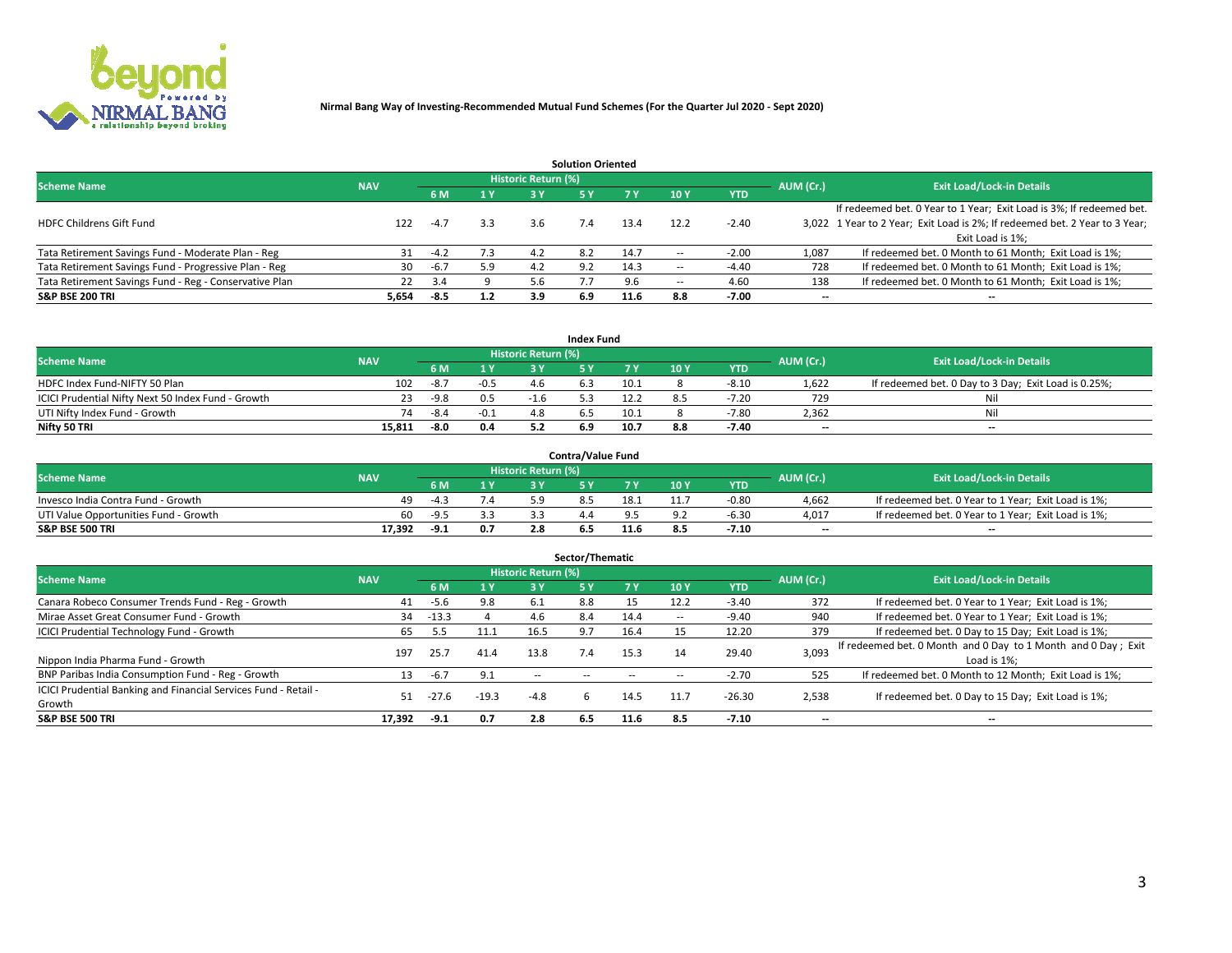

| <b>Dynamic Asset Allocation Funds</b>                   |            |        |     |                            |     |        |                          |            |                          |                                                          |  |  |  |  |
|---------------------------------------------------------|------------|--------|-----|----------------------------|-----|--------|--------------------------|------------|--------------------------|----------------------------------------------------------|--|--|--|--|
| <b>Scheme Name</b>                                      | <b>NAV</b> |        |     | <b>Historic Return (%)</b> |     |        |                          |            | AUM (Cr.)                | <b>Exit Load/Lock-in Details</b>                         |  |  |  |  |
|                                                         |            | 6 M    | 1 Y |                            |     |        | <b>10Y</b>               | <b>YTD</b> |                          |                                                          |  |  |  |  |
| ICICI Prudential Balanced Advantage Fund - Reg - Growth |            | $-3.5$ | 4.9 | 5.4                        |     | 11.8   | 10.9                     | $-2.30$    | 25,409                   | If redeemed bet. 0 Year to 1 Year; Exit Load is 1%;      |  |  |  |  |
| Invesco India Dynamic Equity Fund - Growth              | 30         | $-2.7$ | 2.8 | 3.1                        | 5.b |        | Q 1                      | $-2.00$    | 741                      | If redeemed bet. 0 Month to 3 Month; Exit Load is 0.25%; |  |  |  |  |
| Nippon India Balanced Advantage Fund - Growth           | 92         | $-4.6$ | 1.b |                            |     |        |                          | $-2.70$    | 2,782                    | If redeemed bet. 0 Month to 12 Month; Exit Load is 1%;   |  |  |  |  |
| SBI Dynamic Asset Allocation Fund - Reg - Growth        | 13.        | $-5.0$ | 0.3 | 2.8                        |     | $\sim$ | $\overline{\phantom{a}}$ | $-4.50$    | 576                      | If redeemed bet. 0 Month to 12 Month; Exit Load is 1%;   |  |  |  |  |
| NIFTY 50 Hybrid Composite Debt 65:35 Index              | 10,534     | $-0.9$ | 6.2 |                            | 8.3 | 10.7   | 9.2                      | $-0.30$    | $\overline{\phantom{a}}$ |                                                          |  |  |  |  |

| <b>Hybrid Aggressive</b>                        |            |                                  |        |     |               |        |      |            |                          |                                                        |  |  |  |  |
|-------------------------------------------------|------------|----------------------------------|--------|-----|---------------|--------|------|------------|--------------------------|--------------------------------------------------------|--|--|--|--|
| <b>Scheme Name</b>                              | AUM (Cr.)  | <b>Exit Load/Lock-in Details</b> |        |     |               |        |      |            |                          |                                                        |  |  |  |  |
|                                                 | <b>NAV</b> | 6 M                              | 1 Y    |     |               | 7 V    | 10Y  | <b>YTD</b> |                          |                                                        |  |  |  |  |
| Canara Robeco Equity Hybrid Fund - Growth       | 169        | -1.5                             | 8.6    | 6.4 |               |        |      | 0.70       | 3,041                    | If redeemed bet. 0 Year to 1 Year; Exit Load is 1%;    |  |  |  |  |
| SBI Equity Hybrid Fund - Growth                 | 139        | $-6.5$                           | 3.2    | b.b |               | 13.7   | 10.7 | $-4.50$    | 30,192                   | If redeemed bet. 0 Month to 12 Month; Exit Load is 1%; |  |  |  |  |
| Mirae Asset Hybrid - Equity Fund - Reg - Growth |            | -4.5                             | 3.2    | 5.4 | $\sim$ $\sim$ | $\sim$ | --   | $-3.60$    | 3,468                    | If redeemed bet. 0 Year to 1 Year; Exit Load is 1%;    |  |  |  |  |
| ICICI Prudential Equity & Debt Fund - Growth    | 127        | $-10.4$                          | $-4.2$ |     |               | 12.5   |      | $-9.10$    | 17,615                   | If redeemed bet. 0 Year to 1 Year; Exit Load is 1%;    |  |  |  |  |
| NIFTY 50 Hybrid Composite Debt 65:35 Index      | 10.534     | -0.9                             | 6.2    |     | 8.3           | 10.7   | 9.2  | -0.30      | $\overline{\phantom{a}}$ | $- -$                                                  |  |  |  |  |

| <b>Arbitrage Fund</b>                      |            |    |      |     |                     |     |        |        |            |           |                                                          |  |  |  |
|--------------------------------------------|------------|----|------|-----|---------------------|-----|--------|--------|------------|-----------|----------------------------------------------------------|--|--|--|
| <b>Scheme Name</b>                         | <b>NAV</b> |    |      |     | Historic Return (%) |     |        |        |            | AUM (Cr.) | <b>Exit Load/Lock-in Details</b>                         |  |  |  |
|                                            |            |    | L M. | 3 M | 6 M                 |     |        |        | <b>YTD</b> |           |                                                          |  |  |  |
| IDFC Arbitrage Fund - Reg - Growth         |            | 25 | -31  |     |                     | 4.b |        |        | 4.30       | 8,237     | If redeemed bet. 0 Month to 1 Month; Exit Load is 0.25%; |  |  |  |
| Kotak Equity Arbitrage Fund - Reg - Growth |            |    | 2.8  |     |                     |     |        |        | 5.00       | 15,854    | If redeemed bet. 0 Day to 30 Day; Exit Load is 0.25%;    |  |  |  |
| Tata Arbitrage Fund - Reg - Growth         |            |    |      |     | 59                  |     | $\sim$ | $\sim$ | 5.90       | 2,062     | If redeemed bet. 0 Day to 30 Day; Exit Load is 0.25%;    |  |  |  |
| Nippon India Arbitrage Fund - Growth       |            | 20 | 2.9  |     | 1 Q                 |     |        |        | 5.10       | 7.847     | If redeemed bet. 0 Month to 1 Month; Exit Load is 0.25%; |  |  |  |

| Overnight Fund                                      |            |     |      |                            |     |           |            |                 |                          |                                  |  |  |  |
|-----------------------------------------------------|------------|-----|------|----------------------------|-----|-----------|------------|-----------------|--------------------------|----------------------------------|--|--|--|
| <b>Scheme Name</b>                                  | <b>NAV</b> |     |      | <b>Historic Return (%)</b> |     |           | <b>YTM</b> | Avg             | AUM (Cr.)                | <b>Exit Load/Lock-in Details</b> |  |  |  |
|                                                     |            | 1 W | 2 W. | 1 M                        | 3 M | <b>1Y</b> |            | <b>Maturity</b> |                          |                                  |  |  |  |
| Aditya Birla Sun Life Overnight Fund - Reg - Growth | 1,088      | 2.9 | 2.9  | 2.9                        | 2.9 | 4.Z       | 3.17       |                 | 7,621                    | Nil                              |  |  |  |
| HDFC Overnight Fund - Growth                        | 2,981      |     |      | 2.8                        | 2.8 |           | 3.14       | 0.00            | 13,989                   | Nil                              |  |  |  |
| ICICI Prudential Overnight Fund - Reg - Growth      | 109        |     | 2.9  | 2.9                        | 2.9 |           | 3.12       |                 | 10,011                   | Nil                              |  |  |  |
| Nippon India Overnight Fund - Reg - Growth          | 108        |     |      | 2.9                        | 2.9 |           | 3.09       | 0.00            | 5,363                    | Nil                              |  |  |  |
| Kotak Overnight Fund - Reg - Growth                 | 1,075      |     | 2.9  | 2.8                        | 2.8 | 4.Z       | 3.14       |                 | 6,183                    | Nil                              |  |  |  |
| <b>CRISIL Liquid Fund Index</b>                     | $- -$      | 3.9 | 3.8  | 3.9                        | 4.5 | 5.6       | --         | --              | $\overline{\phantom{a}}$ | --                               |  |  |  |

#### **Overnight Fund**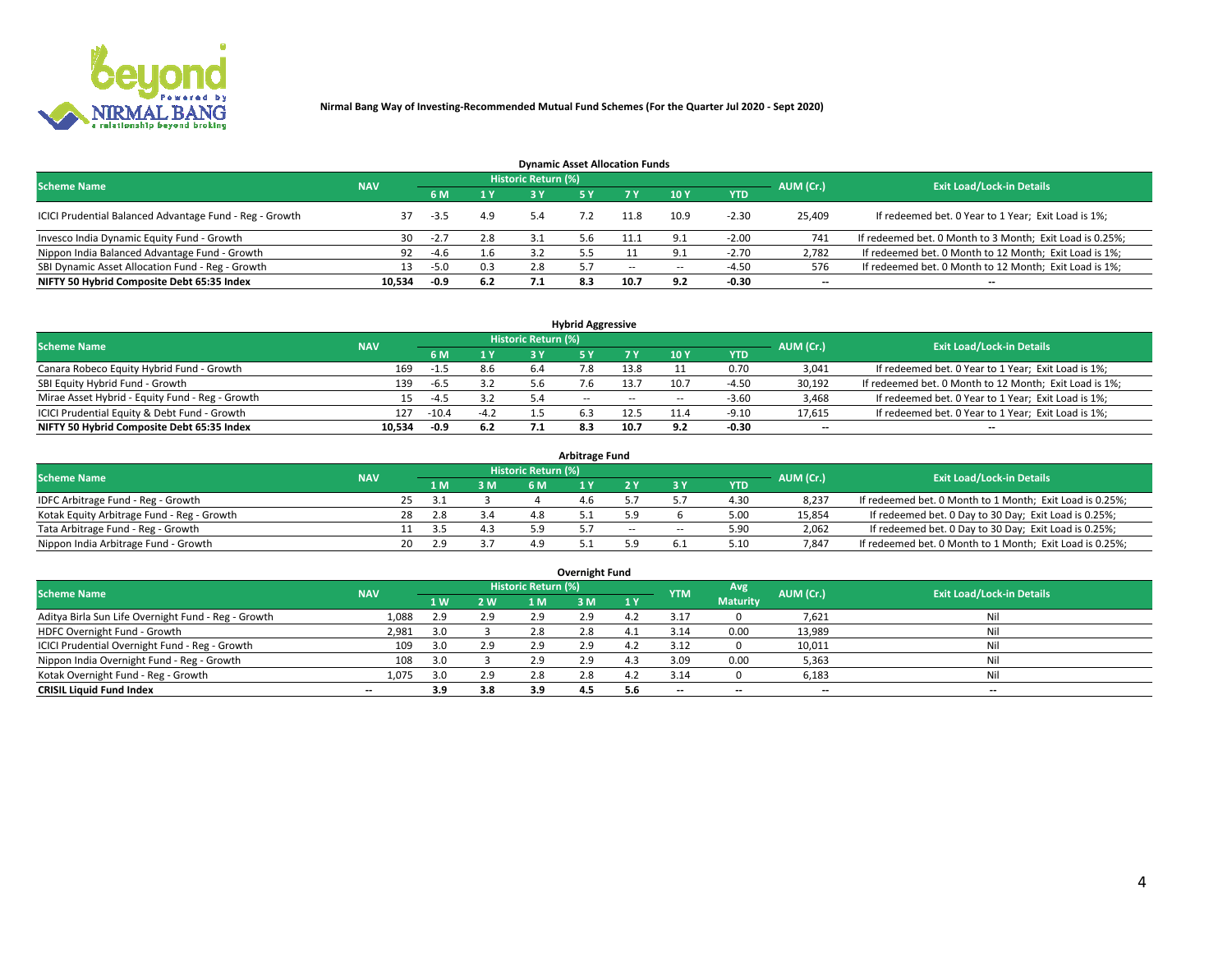

| <b>Liquid Funds</b>                              |            |     |     |                            |      |     |            |                 |                          |                                  |  |  |  |  |
|--------------------------------------------------|------------|-----|-----|----------------------------|------|-----|------------|-----------------|--------------------------|----------------------------------|--|--|--|--|
| <b>Scheme Name</b>                               | <b>NAV</b> |     |     | <b>Historic Return (%)</b> |      |     | <b>YTM</b> | Avg             | AUM (Cr.)                | <b>Exit Load/Lock-in Details</b> |  |  |  |  |
|                                                  |            | 1 W | 2 W | 1 M                        | ዩ M  | 1Y  |            | <b>Maturity</b> |                          |                                  |  |  |  |  |
| Aditya Birla Sun Life Liquid Fund - Reg - Growth | 322        |     | 3.3 | 3.6                        |      |     | 3.67       | 0.14            | 36,679                   | *Ref Footnote                    |  |  |  |  |
| ICICI Prudential Liquid Fund - Reg - Growth      | 297        |     | 3.2 | 3.4                        | 4.⊥  | 4.د | 3.63154    | 0.12            | 57,335                   | *Ref Footnote                    |  |  |  |  |
| Kotak Liquid Fund - Reg - Growth                 | 4,054      | 3.1 | 3.1 |                            | 3.9  |     | 3.43       | 0.12            | 36,040                   | *Ref Footnote                    |  |  |  |  |
| Nippon India Liquid Fund - Growth                | 4,893      | 3.1 | 3.2 | -5.4                       | -4.1 | 5.4 | 3.57       | 0.15            | 30,604                   | *Ref Footnote                    |  |  |  |  |
| Mahindra Manulife Liquid Fund - Reg - Growth     | 1,300      | っっ  | 3.3 |                            | 4.   | - 4 | 3.61       | 0.15            | 2,144                    | *Ref Footnote                    |  |  |  |  |
| <b>CRISIL Liquid Fund Index</b>                  | $- -$      | 3.9 | 3.8 | 3.9                        | 4.5  | 5.6 | $- -$      | $- -$           | $\overline{\phantom{a}}$ | $\hspace{0.05cm} \cdots$         |  |  |  |  |

| <b>Ultra Short Fund</b>                      |            |      |     |                            |  |        |            |                 |                          |                                  |  |  |  |  |
|----------------------------------------------|------------|------|-----|----------------------------|--|--------|------------|-----------------|--------------------------|----------------------------------|--|--|--|--|
| <b>Scheme Name</b>                           | <b>NAV</b> |      |     | <b>Historic Return (%)</b> |  |        | <b>YTM</b> | <b>Avg</b>      | AUM (Cr.)                | <b>Exit Load/Lock-in Details</b> |  |  |  |  |
|                                              |            | 1 M  | 3 M | 6 M                        |  | 3 Y    |            | <b>Maturity</b> |                          |                                  |  |  |  |  |
| HDFC Ultra Short Term Fund - Reg - Growth    |            | 75.5 | 9.2 |                            |  | $\sim$ |            | 0.44            | 7,697                    | Nil                              |  |  |  |  |
| L&T Ultra Short Term Fund - Growth           | 34         |      |     |                            |  |        |            | 0.45            | 1.960                    | Nil                              |  |  |  |  |
| <b>NIFTY Ultra Short Duration Debt Index</b> | 4,148      | 5.1  | 6.3 |                            |  |        | $- -$      | $- -$           | $\overline{\phantom{a}}$ | $- -$                            |  |  |  |  |

| <b>Monev Market Fund</b>                                |            |       |     |                     |     |       |                          |                 |                          |                                  |  |  |  |  |
|---------------------------------------------------------|------------|-------|-----|---------------------|-----|-------|--------------------------|-----------------|--------------------------|----------------------------------|--|--|--|--|
| <b>Scheme Name</b>                                      | <b>NAV</b> |       |     | Historic Return (%) |     |       | <b>YTM</b>               | Avg.            | AUM (Cr.)                | <b>Exit Load/Lock-in Details</b> |  |  |  |  |
|                                                         |            | 1 M   | 3 M | 6 M                 |     | 3 Y   |                          | <b>Maturity</b> |                          |                                  |  |  |  |  |
| Aditya Birla Sun Life Money Manager Fund - Reg - Growth | 277        | - 6.7 | 8.9 | 8.5                 |     | 7.9   | 4.45                     | 0.58            | 9,214                    | Nil                              |  |  |  |  |
| HDFC Money Market Fund - Growth                         | 4.302      | 6.6   | 9.1 | 8.6                 |     |       | 4.53                     | 0.64            | 8,422                    | Nil                              |  |  |  |  |
| Tata Money Market Fund - Reg - Growth                   | 3,539      | 6.3   | 8.3 | 8.1                 |     |       | 4.59                     | 0.52            | 424                      | Nil                              |  |  |  |  |
| <b>CRISIL Liquid Fund Index</b>                         | $- -$      | 3.9   | 4.5 | 5.1                 | 5.6 | $- -$ | $\overline{\phantom{a}}$ | $-$             | $\overline{\phantom{a}}$ | $- -$                            |  |  |  |  |

|                                       |            |       |                |                     | <b>Short Term Fund</b> |     |      |                 |           |                                  |
|---------------------------------------|------------|-------|----------------|---------------------|------------------------|-----|------|-----------------|-----------|----------------------------------|
| <b>Scheme Name</b>                    | <b>NAV</b> |       |                | Historic Return (%) |                        |     | YTM  | Avg             | AUM (Cr.) | <b>Exit Load/Lock-in Details</b> |
|                                       |            | 1 M . | 3 M            | 6 M                 | ı v                    | 2V  |      | <b>Maturity</b> |           |                                  |
| HDFC Short Term Debt Fund - Growth    |            | 23.2  | 20.4           | 13.8                | 11.9                   | 8.8 |      | 3.46            | 11,138    | M                                |
| Nippon India Short Term Fund - Growth | 39         | 16.1  | 1 A -<br>14. . |                     | 10.4                   |     | 5.86 |                 | 6,825     | N                                |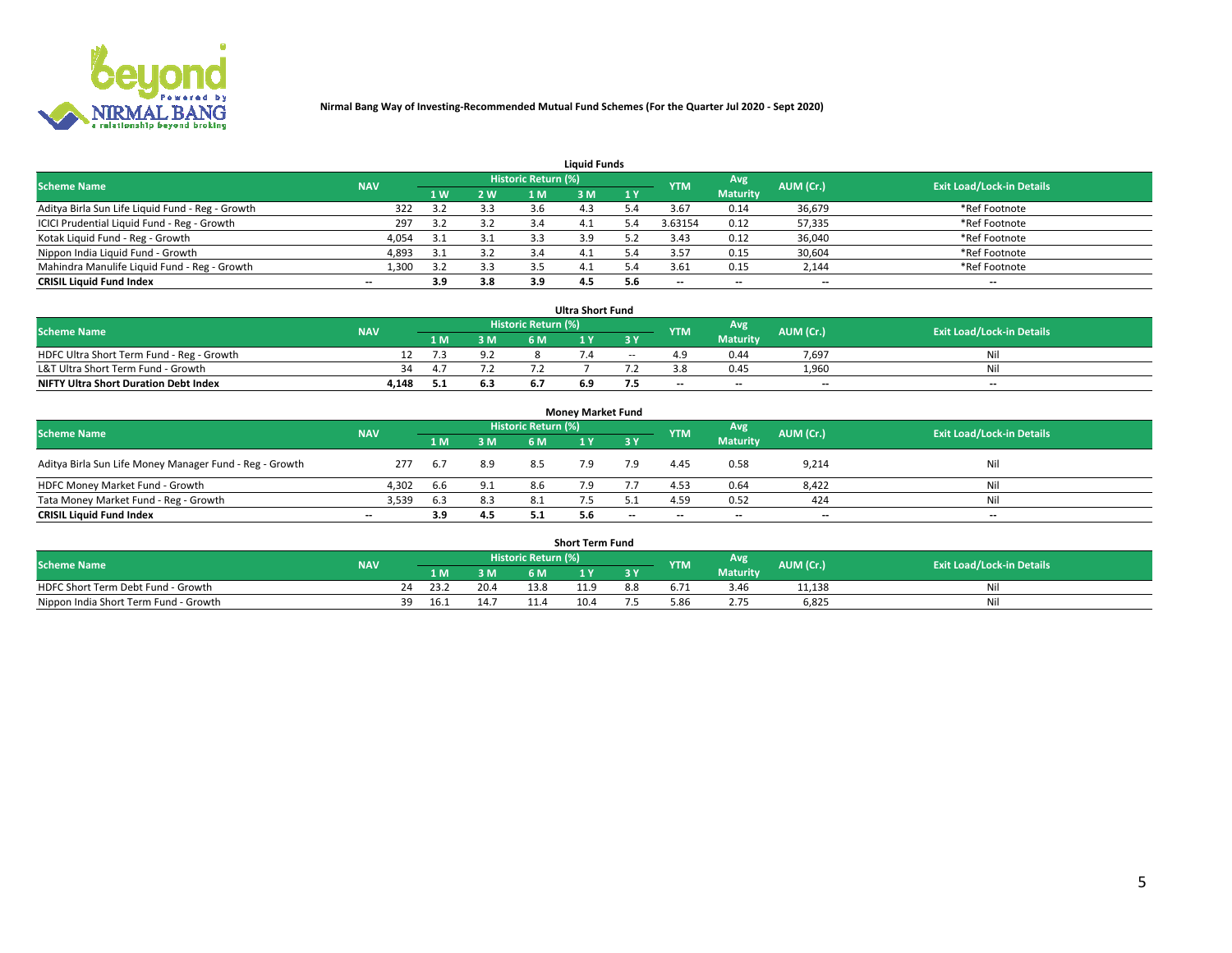

| <b>Low Duration Fund</b>                  |            |      |                            |                     |     |  |               |                 |           |                                  |  |  |  |  |
|-------------------------------------------|------------|------|----------------------------|---------------------|-----|--|---------------|-----------------|-----------|----------------------------------|--|--|--|--|
| <b>Scheme Name</b>                        | <b>NAV</b> |      |                            | Historic Return (%) |     |  | <b>YTM</b>    | <b>Avg</b>      | AUM (Cr.) | <b>Exit Load/Lock-in Details</b> |  |  |  |  |
|                                           |            | LM.  | 3 M                        | 6 M                 |     |  |               | <b>Maturity</b> |           |                                  |  |  |  |  |
| Axis Treasury Advantage Fund - Growth     | 2.332      | 10.1 | 11.9                       |                     |     |  |               | 1.06            | 4,955     | Nil                              |  |  |  |  |
| Canara Robeco Savings Fund - Reg - Growth |            | 7.6  | 10.1                       |                     |     |  | $4.1^{\circ}$ | 1.04            | 1,049     | Nil                              |  |  |  |  |
| IDFC Low Duration Fund - Reg - Growth     | 30         | 8.8  | 11 <sub>2</sub><br><b></b> |                     | 8.4 |  | 4.17          | 1.01            | 4,575     | Nil                              |  |  |  |  |

| <b>Banking &amp; PSU Bond Funds</b>                 |            |    |      |      |                            |      |  |            |                 |           |                                  |  |  |  |
|-----------------------------------------------------|------------|----|------|------|----------------------------|------|--|------------|-----------------|-----------|----------------------------------|--|--|--|
| <b>Scheme Name</b>                                  | <b>NAV</b> |    |      |      | <b>Historic Return (%)</b> |      |  | <b>YTM</b> | Avg             | AUM (Cr.) | <b>Exit Load/Lock-in Details</b> |  |  |  |
|                                                     |            |    |      | 3M   | 6 M                        |      |  |            | <b>Maturity</b> |           |                                  |  |  |  |
| HDFC Banking and PSU Debt Fund - Reg - Growth       |            |    | 20.3 | 19.6 | 12.8                       | 11.5 |  | 6.41       | 3.33            | 6.416     | Nil                              |  |  |  |
| Kotak Banking and PSU Debt Fund - Reg - Growth      |            | 49 | 20.5 | 19.4 | 13.4                       |      |  | 6.11       | 4.73            | 7.146     | Ni                               |  |  |  |
| Nippon India Banking & PSU Debt Fund - Reg - Growth |            | 16 | 15.3 | 19.5 | 14.6                       |      |  | 5.28       | 3.27            | 5,211     | Nil                              |  |  |  |

| <b>Corporate Bond Funds</b>                         |            |      |      |                            |      |  |            |          |           |                                                         |  |  |  |  |
|-----------------------------------------------------|------------|------|------|----------------------------|------|--|------------|----------|-----------|---------------------------------------------------------|--|--|--|--|
| <b>Scheme Name</b>                                  | <b>NAV</b> |      |      | <b>Historic Return (%)</b> |      |  | <b>YTM</b> | Avg      | AUM (Cr.) | <b>Exit Load/Lock-in Details</b>                        |  |  |  |  |
|                                                     |            |      | 3 M  | 6 M.                       |      |  |            | Maturity |           |                                                         |  |  |  |  |
| ICICI Prudential Corporate Bond Fund - Reg - Growth |            | 20.2 | 20   | 13.9                       |      |  |            | 3.60     | 15.799    | Nil                                                     |  |  |  |  |
| L&T Triple Ace Bond Fund - Reg - Growth             | 56         | 26.8 | 24.9 | 1 ດ                        |      |  |            | 8.15     | 3,871     | If redeemed bet. 0 Month to 3 Month; Exit Load is 0.5%; |  |  |  |  |
| Kotak Corporate Bond Fund - Std - Growth            | 2.814      | 16.8 | 16.6 |                            | 10.5 |  | 5.33       | 2.09     | 4.607     | Nil                                                     |  |  |  |  |

| <b>Credit Risk Fund</b>                    |            |     |      |      |                     |      |     |            |                 |           |                                                           |  |  |
|--------------------------------------------|------------|-----|------|------|---------------------|------|-----|------------|-----------------|-----------|-----------------------------------------------------------|--|--|
| <b>Scheme Name</b>                         | <b>NAV</b> |     |      |      | Historic Return (%) |      |     | <b>YTM</b> | Avg             | AUM (Cr.) | <b>Exit Load/Lock-in Details</b>                          |  |  |
|                                            |            |     | 1 M  | 3 M  | 6 M                 |      | 3 Y |            | <b>Maturity</b> |           |                                                           |  |  |
| ICICI Prudential Credit Risk Fund - Growth |            | 23  | 25.9 | 14   | 9.9                 | 10.3 | 7.9 | 8.96       | 2.41            | 6,562     | If redeemed bet. 0 Year to 1 Year; Exit Load is 1%;       |  |  |
| HDFC Credit Risk Debt Fund - Reg - Growth  |            |     | 29.5 | 17.2 | 9.9                 |      |     | 10.05      | 3.02            | 6,309     | If redeemed bet. 0 Month to 12 Month; Exit Load is 1%; If |  |  |
|                                            |            |     |      |      |                     |      |     |            |                 |           | redeemed bet. 12 Month to 18 Month; Exit Load is 0.5%;    |  |  |
|                                            |            |     |      |      |                     |      |     |            |                 |           | If redeemed bet. 0 Month to 12 Month; Exit Load is 3%; If |  |  |
| SBI Credit Risk Fund - Growth              |            | 33. | 17.8 | 14   | $Q \Lambda$         | 8.8  | 6.7 | 8.33       | 2.65            | 3,895     | redeemed bet. 12 Month to 24 Month; Exit Load is 1.5%; If |  |  |
|                                            |            |     |      |      |                     |      |     |            |                 |           | redeemed bet. 24 Month to 36 Month; Exit Load is 0.75%;   |  |  |

| <b>Floater Fund</b>                      |            |                       |      |    |      |      |    |      |          |           |                                                         |
|------------------------------------------|------------|-----------------------|------|----|------|------|----|------|----------|-----------|---------------------------------------------------------|
| <b>Scheme Name</b>                       | <b>NAV</b> | Historic Return (%) \ |      |    |      |      |    | YTM  | Avg.     | AUM (Cr.) | <b>Exit Load/Lock-in Details</b>                        |
|                                          |            |                       | 1 M  | ЗM | 6 M  |      | 2V |      | Maturity |           |                                                         |
| Nippon India Floating Rate Fund - Growth |            |                       | 18.2 | .  | 14.6 | 11.5 |    | 5.65 | 2.90     | 11.636    | If redeemed bet. 0 Month to 1 Month; Exit Load is 0.5%; |